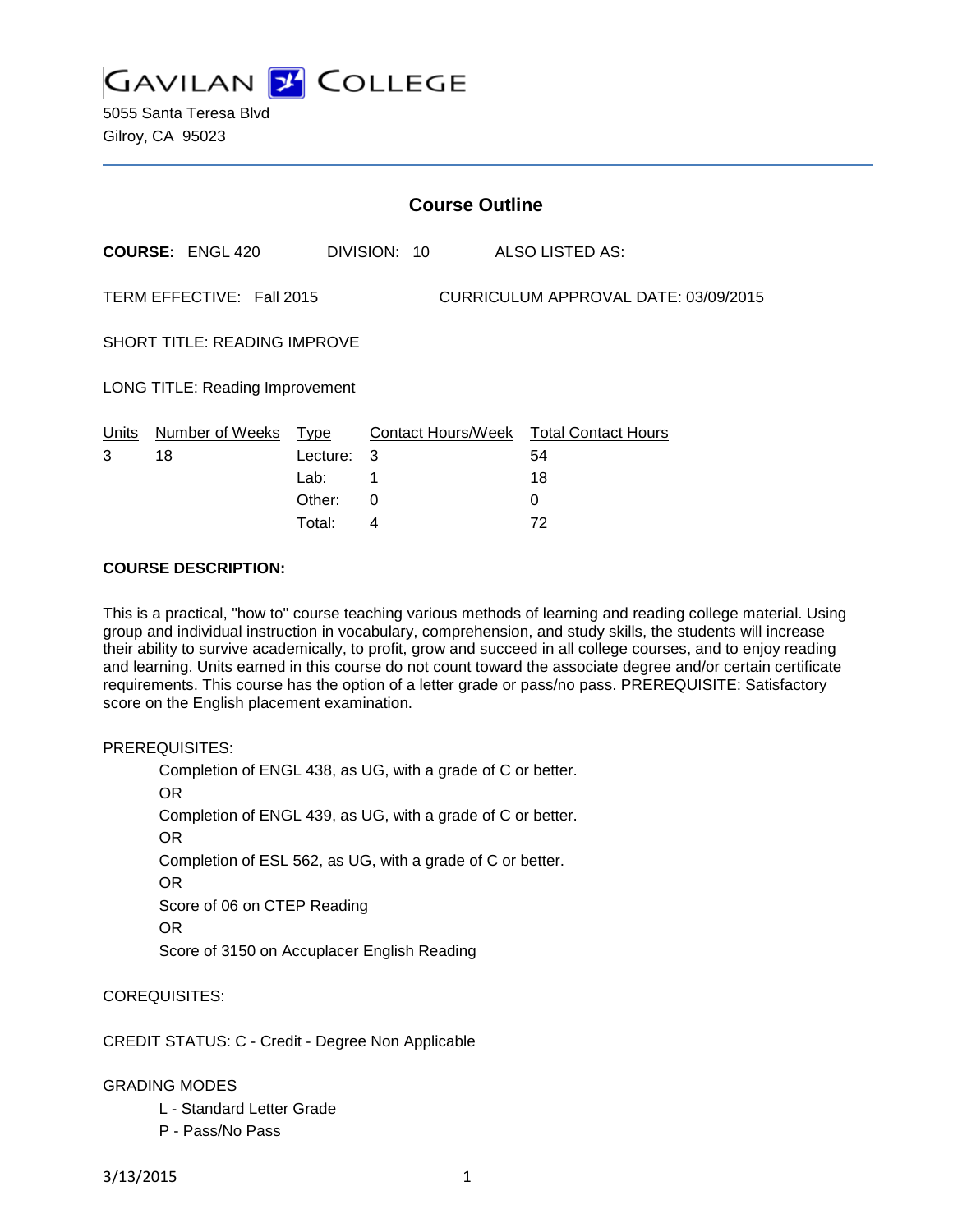REPEATABILITY: N - Course may not be repeated

SCHEDULE TYPES:

02 - Lecture and/or discussion

03 - Lecture/Laboratory

04 - Laboratory/Studio/Activity

## **STUDENT LEARNING OUTCOMES:**

1. Students will formulate and practice successful approaches to learning college-level vocabulary, including identifying meaning through context, identifying and utilizing word parts, and dictionary skills.

Measure: quizzes, written exam, class discussion, written demonstration PLO:

ILO: 2, 1, 4

GE-LO:

Year assessed or anticipated year of assessment: 2009-2010

2. Students will demonstrate the ability to respond to a variety college-level

reading through text-supported responses to questions about reading selections,

applying inference, paraphrasing, quoting, analyzing, decifering main ideas and supporting points, and reflection.

Measure: quizzes, written exam, class discussion, written demonstration

PLO:

ILO: 2, 1, 4

GE-LO:

Year assessed or anticipated year of assessment: 2009-2010

3. Students will utilize a variety of tools for reading comprehension, which may include graphic organizers, SQR3, PPPC,

learning logs, KWL+ charts, think alouds, and/or questioning techniques, and more.

Measure: quizzes, written exam, class discussion, written demonstration PLO:

ILO: 2, 1, 4 GE-LO:

Year assessed or anticipated year of assessment: 2016

4. Students will distinguish the link between rate and comprehension and demonstrate rate flexibility by practicing techniques for faster reading and adjusting rate for purpose

Measure: quizzes, written exam, class discussion, written demonstration PLO:

ILO: 2, 1, 4 GE-LO:

Year assessed or anticipated year of assessment: 2016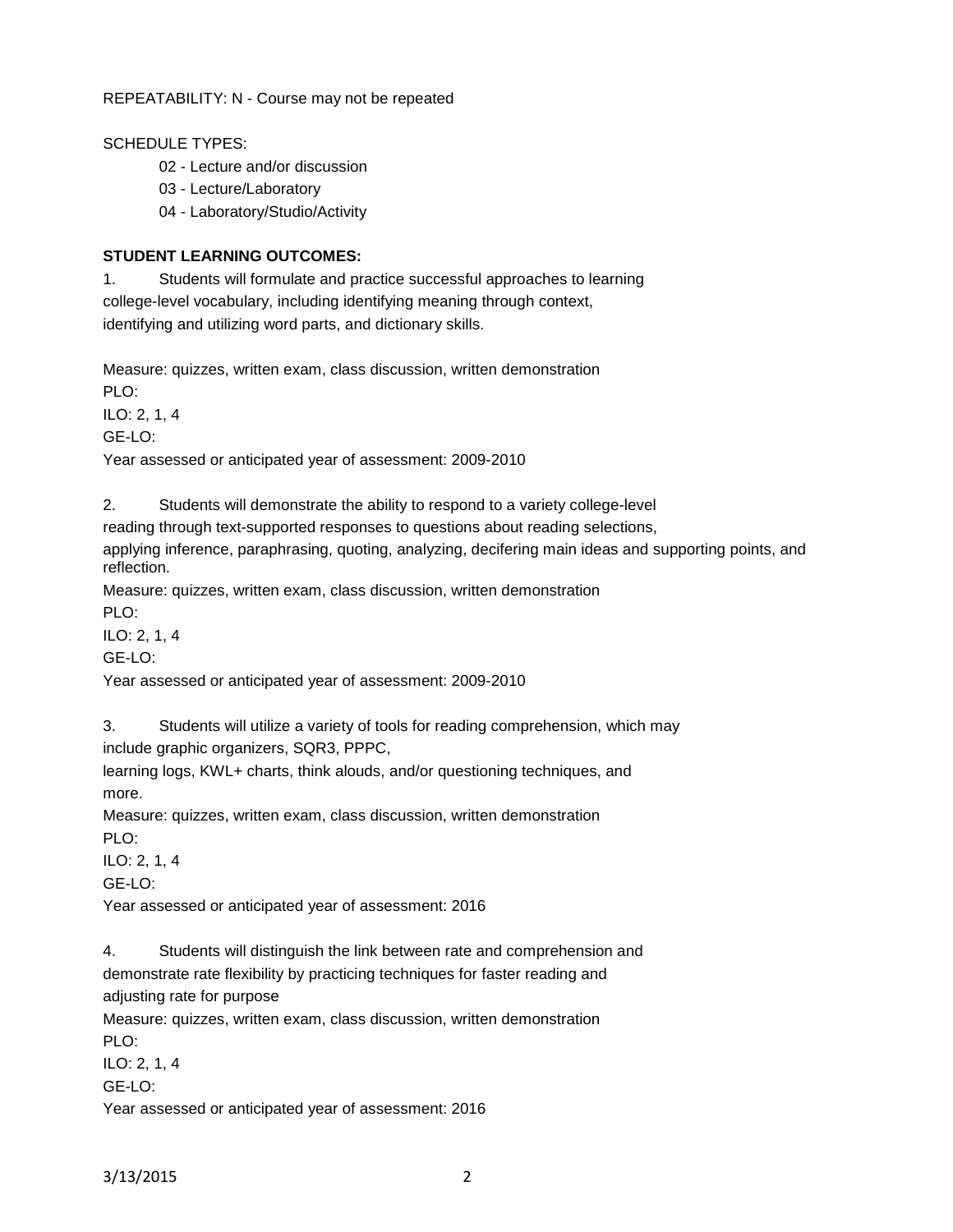5. Students will employ successful study behaviors, which may include notetaking, annotation, learning styles, focus, self-efficacy, and test-taking-skills, as well as understanding and adjusting reading process for success.

Measure: quizzes, written exam, class discussion, written demonstration

PLO:

ILO: 2, 1, 4

GE-LO:

Year assessed or anticipated year of assessment: 2016

## **CONTENT, STUDENT PERFORMANCE OBJECTIVES, OUT-OF-CLASS ASSIGNMENTS**

Curriculum Approval Date: 03/09/2015

12 Hours

CONTENT: Introduction of course and general college information; participate in ice breakers and community building activities; utilize graphic organizers for reading assignments; work in small groups with reading assignments and graphic organizers; practice and learn vocabulary in context and dictionary skills, introduce reading process.

HOMEWORK: Read various college-level essays and answer questions or other provided written response activities; annotation; study vocabulary for quiz. STUDENT PERFORMANCE OBJECTIVES: To gain an understanding of the course procedures and objectives, to gain a sense of belonging and identity in the academy, to gain communication and interaction skills, to learn new vocabulary, to practice and gain skills for college-level reading, to gain better understanding of the reading process.

# 12 Hours

CONTENT: Introduction and practice deciphering main idea and supporting points; utilize graphic organizers for reading assignments; work in small groups with reading assignments; learn and practice inference; practice questioning techniques; practice and learn vocabulary-building techniques, take vocabulary quiz; continued discussion of reading process; learn about learning styles; learn about and practice reading rate and rate flexibility; test for reading rate.

HOMEWORK: Read various college-level essays and answer questions or other provided written response activities; annotation; study vocabulary for quiz. STUDENT PERFORMANCE OBJECTIVES: To decipher and explain main ideas and supporting points, to practice utilizing tools for reading comprehension, to learn new vocabulary, to gain communication and interaction skills, to gain better understanding of the reading process and themselves as learners 16 Hours

CONTENT: Continue practice deciphering main idea and supporting points; practice inference; work in small groups with book-length reading and book project; practice questioning techniques; practice and learn vocabulary-building techniques, take vocabulary quiz; continued discussion of reading process; learn and apply study techniques; learn best practices for responding to college-level reading response questions, including quoting and paraphrasing; take mid-term. HOMEWORK: Read book-length text and complete book project assignments; annotation; study vocabulary for quiz; study for midterm.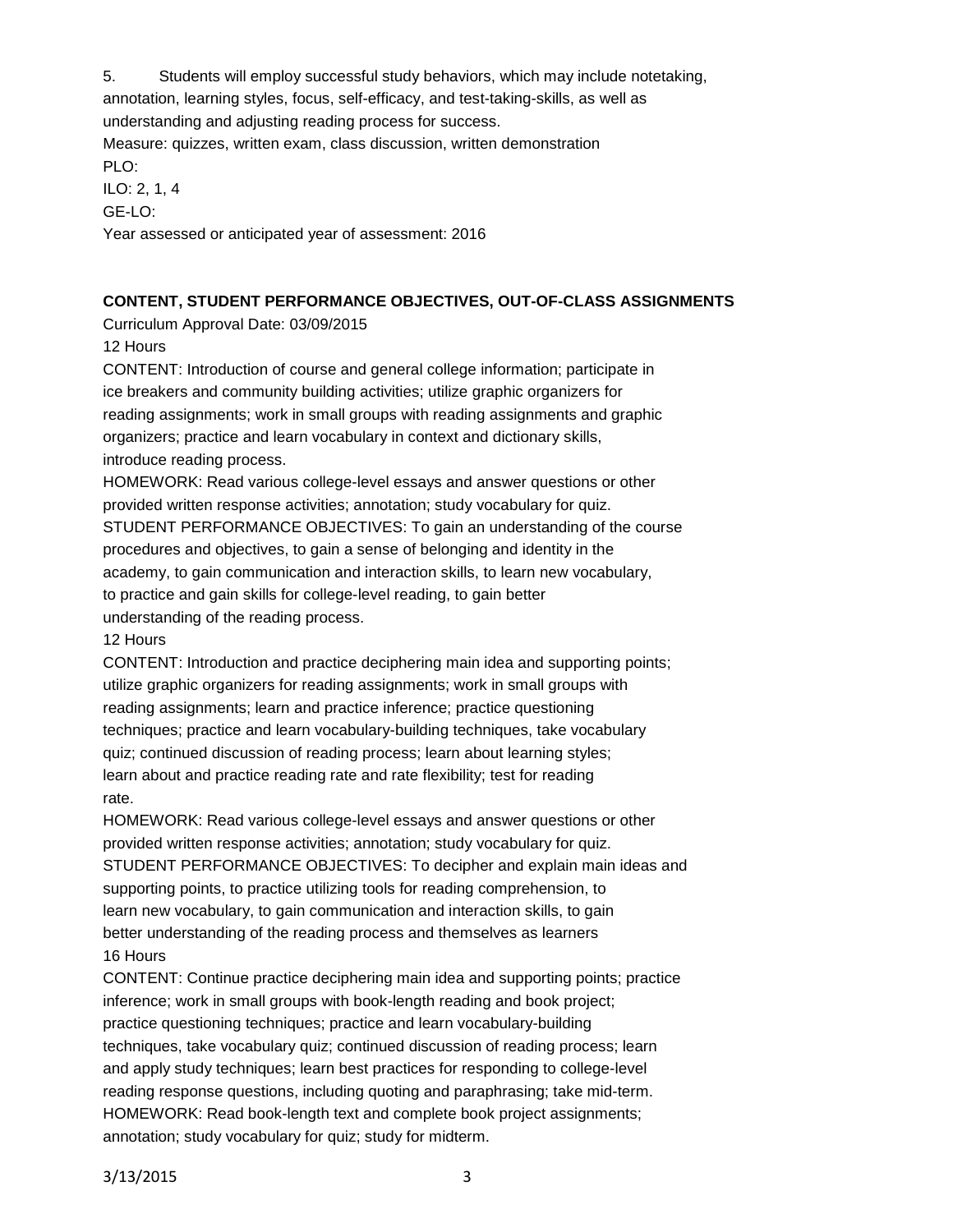STUDENT PERFORMANCE OBJECTIVES: To decipher and explain main ideas and supporting points, to respond effectively in writing to college-level reading response questions; to learn and practice utilizing tools for reading comprehension, to learn new vocabulary, to gain communication and interaction skills, to gain better understanding of the reading process; to utilize study skills and demonstrate comprehension by taking midterm exam. 10 Hours

CONTENT: Continue learning about and practicing effective response to college-level reading; work in small groups with reading assignments and graphic organizers; practice questioning techniques; learn word parts, take word parts quiz; test for reading rate; learn and practice think alouds; learn and apply study techniques.

HOMEWORK: Read various college-level essays and answer questions or other provided written response activities; annotation; study vocabulary for quiz; study for final exam.

2 Hours

### **METHODS OF INSTRUCTION:**

Lecture, discussion, collaborative learning, supplemental instruction.

### **METHODS OF EVALUATION:**

The types of writing assignments required: Written homework Reading reports Essay exams Other: Reading portfolio The problem-solving assignments required: **Quizzes** The types of skill demonstrations required: Class performance Other: panel discussion The types of objective examinations used in the course: None Other category: None The basis for assigning students grades in the course: Writing assignments: 60% - 70% Problem-solving demonstrations: 10% - 20% Skill demonstrations: 20% - 30% Objective examinations: 0% - 0% Other methods of evaluation: 0% - 0%

### **REPRESENTATIVE TEXTBOOKS:**

Required: Carol C. Kanar. The Reader's Corner: Expanding Perspectives Through Reading. Independence, KY: Cengage, 2015. Or other appropriate college level text. ISBN: 1285430441 Reading level of text, Grade: 10-12+ Verified by: Jessica Hooper